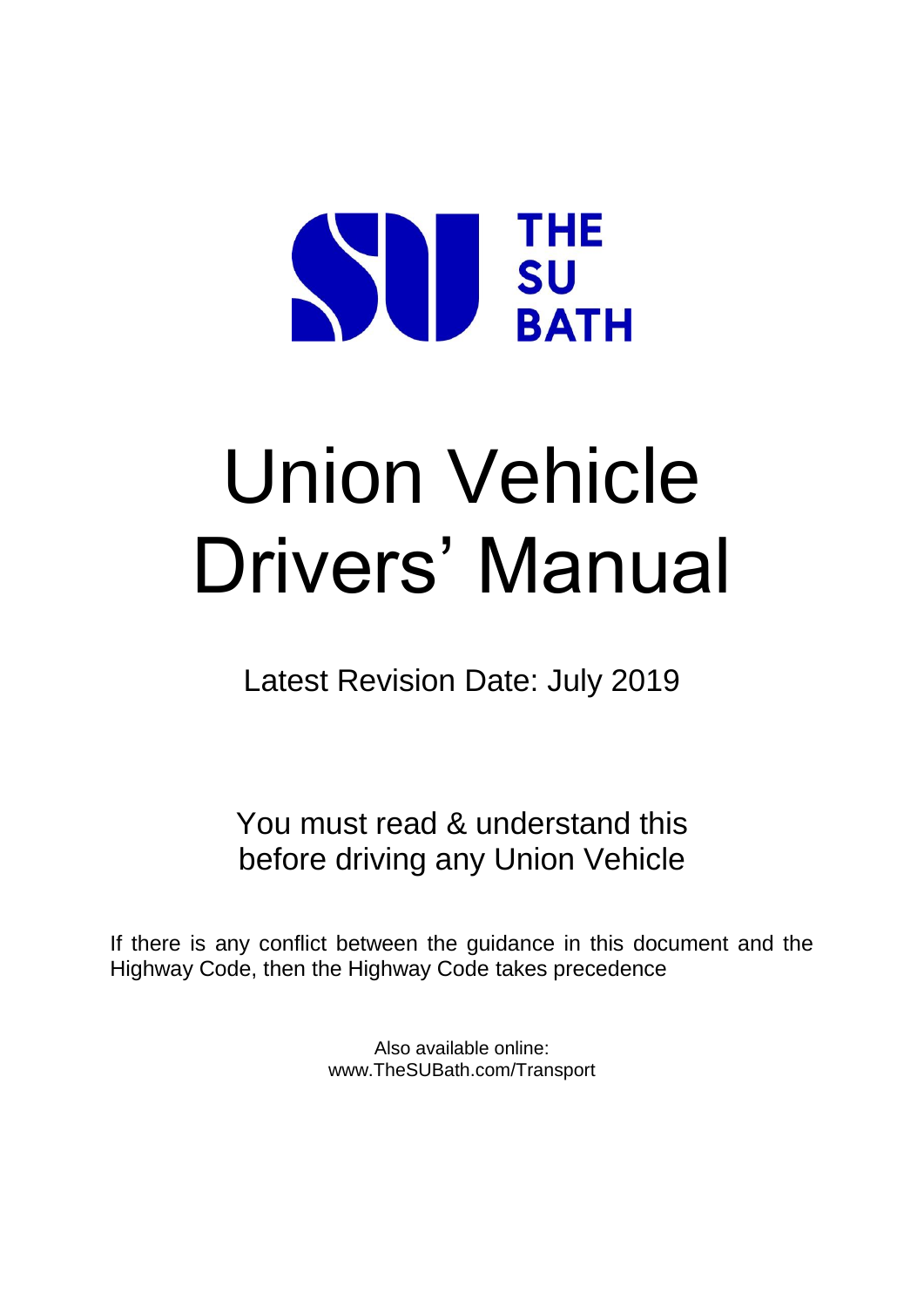#### **1. Introduction**

The SU operates a fleet of vehicles. We have vehicles on long term hire and, in addition to these, we hire in other vehicles during peak times. The fleet is operated to support student activities, and can be booked to be used while on SU business only.

This handbook should answer any questions you may have about driving Union vehicles. If you have any other questions please ask the Transport Coordinator.

#### **2. Essentials before driving off**

- **ON OF THE BIGGEST DANGERS** is getting complacent or careless once you've run a couple of trips. **Always** carefully make sure you've done everything correctly before you go. Things don't change - for example, it was necessary for you to check the lights the first time you drove, and it's always necessary to check the lights every time you drive.
- Have you checked "**Allocations Overview**?" There are many things that can go wrong before you're able to get the keys, and it's **your** responsibility to make sure everything's OK before you go. If your trip is not "green," Security won't issue the keys. If your trip is "amber" or "red" a few days before you are due to travel, it's wise to check with the Transport Office.

#### Are you driving a **MINIBUS** or an **MPV**?

- o If you are driving a **MINIBUS**, you must display a Section 19 Permit (see further on). The fleet minibus has got Section 19 Permits already on the windscreen, but if you are allocated a hiredin minibus, you must make sure you get a Section 19 Permit. This will either be among your white & yellow forms (if Paul remembers!) or you must go to him and collect one. You CANNOT drive a minibus for the SU without a Section 19 Permit in your windscreen - if you do, you will be driving "otherwise than in accordance with your licence," worth 3 to 6 points!
- o If you are driving a **MINIBUS**, the minibus must contain a fire extinguisher and a first aid kit.
- o If you are driving an **MPV**, you do not need a Permit, fire extinguisher or first aid kit they are legal requirements for minibuses only.
- $\circ$  If you can't tell the difference between a minibus and an MPV, you need to do the Theory session again! To help you out, the difference is explained later in this manual.

#### Are you **INSURED?**

- o The answer is "**YES**" if you are a currently qualified and registered SU driver. If so, you can drive any vehicle, either fleet or hired-in (in the class for which you are registered, i.e. "MPV" or "Minibus+MPV") on any approved SU trip. Although it's easier for the Transport Office if you've been declared as a driver before the trip, this doesn't in any way stop you from driving if you haven't been declared. You don't need to phone or text for permission to drive, you are insured. Please note - registration finishes at Freshers' Week each year and you must re-register to become re-insured.
- o Therefore, the answer is "**NO**" if you have not re-registered after Freshers' Week.
- o The answer is "**NO**" if anything has changed on your insurance declaration since the last time you filled one in. Our policy is automatically cancelled for you if your insurance declaration changes, until such time as you've filled out another one and Endsleigh have sent us a revised quote for you. Therefore, if you get any points, or have any kind of collision in any vehicle, no matter whose fault or whose car you were driving, you have to re-declare. Insurance is termed in law "a contract of utmost good faith," which means that you **must** declare ANYTHING which might affect the premium or excess which your insurers charge, and the onus is on YOU to tell them.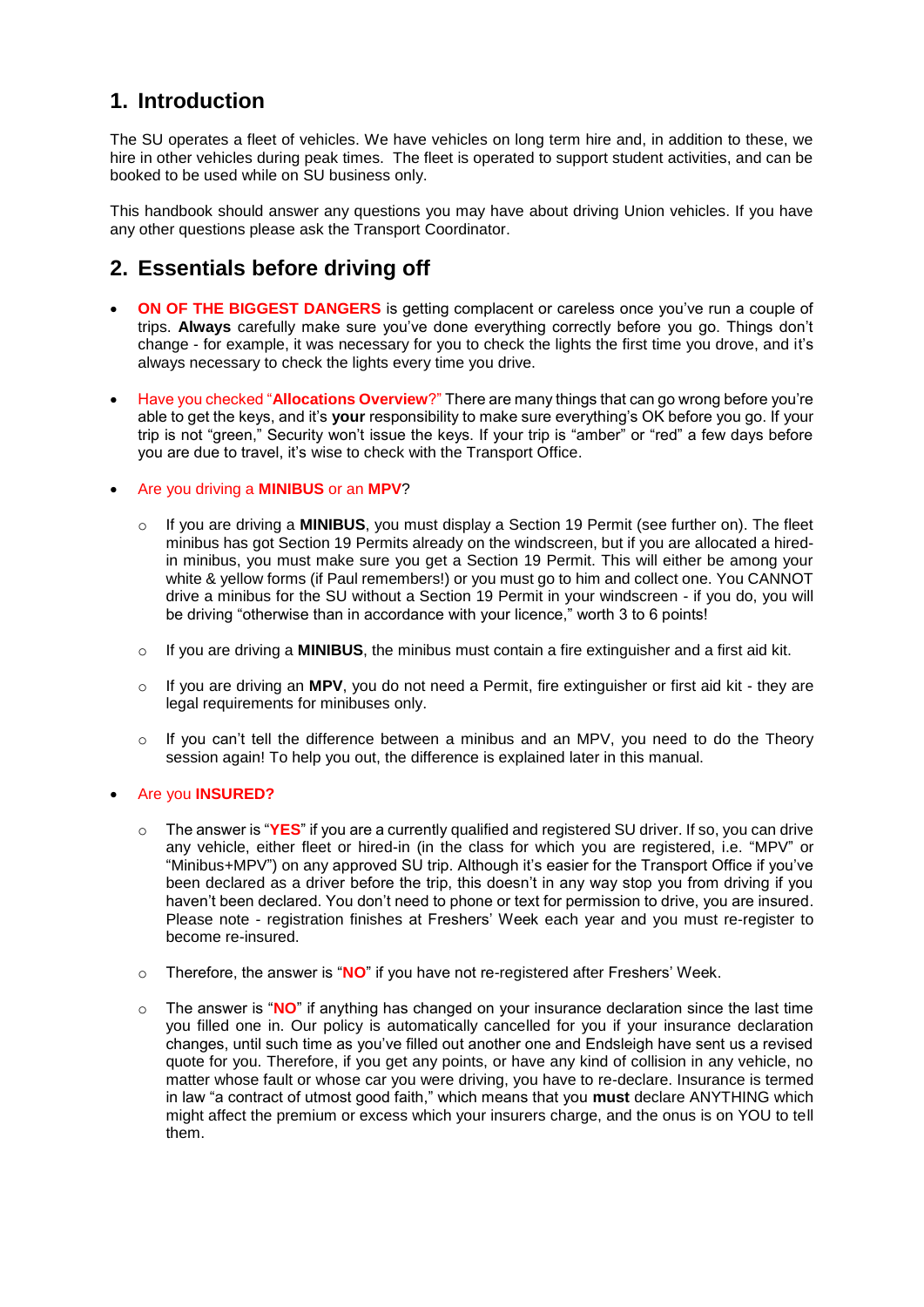- Have you checked the vehicle for **roadworthiness**? You can't just get into the driver's seat and drive off without thoroughly checking that the vehicle is roadworthy and that there is no external damage to the bodywork, then signing the back of the white form. This generally splits into four areas:
	- $\circ$  Bodywork if you don't check this before you drive off, you could be liable for the cost of repairs.
		- Fleet vehicles: see if there is a white sticker in the driver's cab, which will detail any known damage. If there is external damage which is not on the sticker, take photos and send a text to the Transport mobile phone. This puts a time stamp on your discovery of the damage, to prove that it happened before you drove off.
		- Hire vehicles check the bodywork; if you see a dent or scrape then look to see if it's on the hire company's Damage Report. If it isn't, take photos and send a text to the Transport mobile phone. Again, this puts a time stamp on your discovery of the damage, to prove that it happened before you drove off.
	- o Engine fluid levels open the bonnet and check oil, coolant, brakes, power steering and washer. **DO NOT** open any lids unless you are sure you know what you are doing. There should not be any need to open anything except to replenish fluids, and opening lids can cause either brake problems, or power steering problems, or cover your face with high pressure scalding water!
	- $\circ$  Lights for most of the rear lights, the "ignition" must be on, i.e. turn the key two clicks, but don't turn the engine on. All the test lights will come up briefly on the dashboard when the ignition is on. The brakes, reversing lights, indicators and hazard lights won't work unless you do this. **DO NOT** leave the ignition or headlights on any longer than necessary, in case the battery is already low and you won't be able to start the engine. Check all external lights including fog lights (remember that some vehicles have only one rear fog light, on the driver's side).
	- o Everything else including:
		- Your seat and steering wheel positions, which are usually infinitely customisable. Take time to be as comfortable as possible. You should be able to depress the clutch fully without stretching your leg, and you should be able comfortably to rest your wrists on the top of the steering wheel without leaning forwards in the seat. If the vehicle is provided with arm rests **DO NOT** use them as they will restrict your steering in an emergency and could literally mean the difference between life and death.
		- Head restraints The head restraint should ideally be adjusted so the rigid part of the head restraint is as high as the eye or top of your head, and as close to the back of the head as is comfortable.
		- Mirrors. These should be adjusted to show a tiny bit of vehicle and a lot of blind spot! Check to see if you have "under-mirrors" with which you can see the rear wheels
		- Controls. You have already found the lighting controls, so now make sure you know where the other controls are, so that you don't have to look for them when travelling at high speed on the motorway. These include - windscreen wipers and washers, heating, horn …oh, and the radio.
- Are you going to get **dirty or muddy**?! Then you should consider how your Mum would feel if you brought her car back filthy inside. Whilst we're not expecting you to keep the outside clean, you need to think **in advance** about keeping the inside clean. Plan ahead! Changes of shoes/socks, bin liners to sit on and store dirty clothes, etc. are not difficult to organise. Put yourself in the next passengers' (clean) shoes…
- Have you filled out the **log sheet**? The vehicle log is a required document. Falsifying a log will result in automatic suspension of driver status and will lead to disciplinary action. If you forget to fill in the log sheet, leave gaps and inform the Transport Office on your return. Persistent problems with log sheets may also result in suspension and disciplinary action. Logs are generated automatically by the GPS tracking system in fleet vehicles, but these still require a driver to note the start and end of his/her driving shift. The reason for requiring the log sheet is that the SU is required under section 172 of the Road Traffic Act 1988 to know exactly who is driving at whatever time, and virtually no excuses are accepted by the Courts.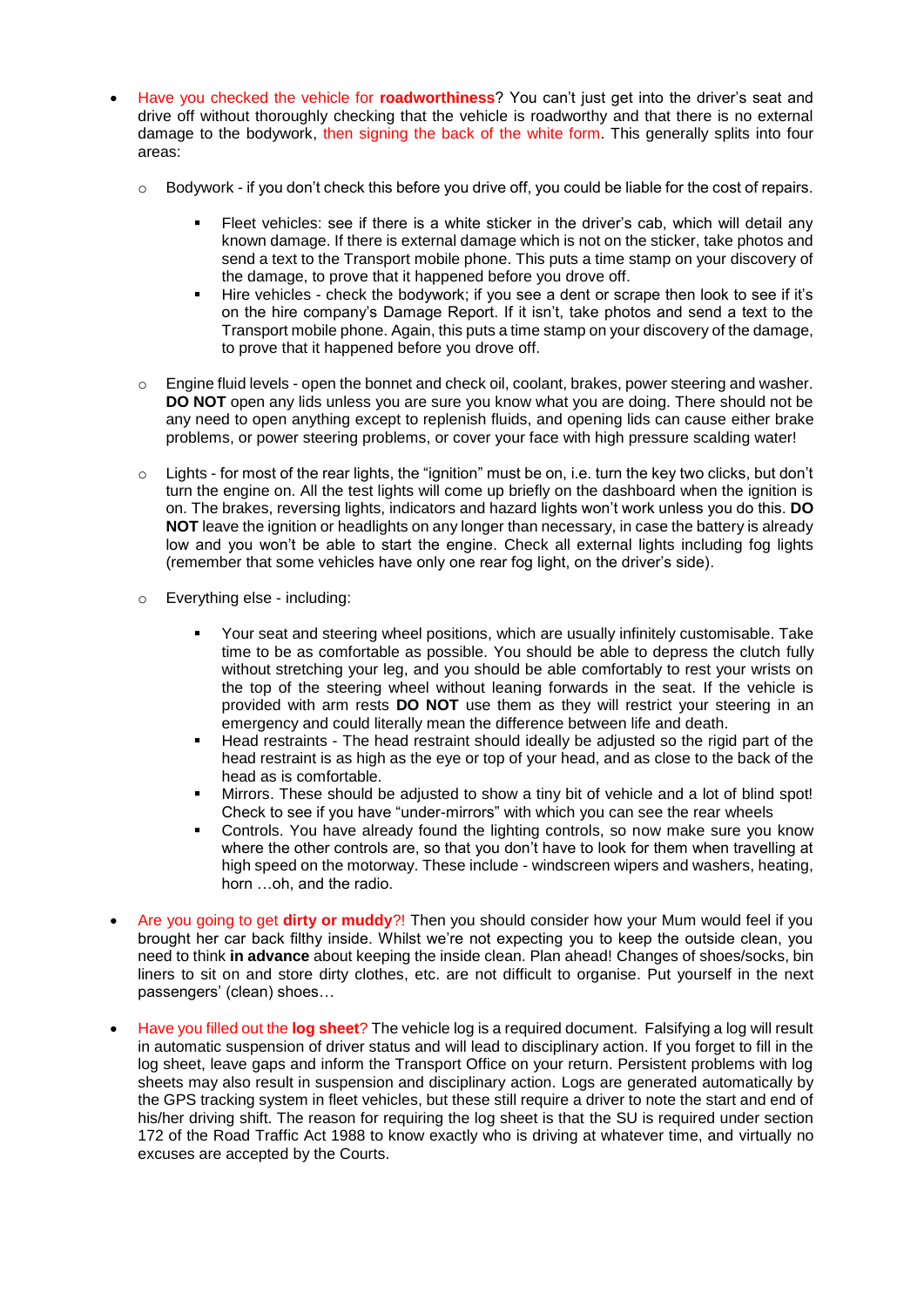#### **REVERSING and difficult manoeuvring (e.g. tight gates)**

When performing any reversing or difficult manoeuvring, drivers must get at least one, preferably two, passengers to stand outside the vehicle and act as guides, if it is safe for the passengers to exit the vehicle in the circumstances. However, even when using guides, the driver is solely responsible for the vehicle. With one exception, the only damage to moving vehicles during the period 1996 to 2013 was caused by scrapes to the bodywork when manoeuvring, and for this reason external guides are an SU requirement. If a driver damages a vehicle when reversing or difficult manoeuvring without a guide, then that driver will become personally liable for the full cost of the insurance excess.

#### **3. Points of contact**

Paul Brooks, Central Services Coordinator: 01225 38 3800, email: sutransport@bath.ac.uk Available during Office hours for queries and to report problems. For vehicle emergencies when hiring, and if the Coordinator is out of the office, and to report damage etc., use the Transport mobile: **07896 291092**

Security Office: 01225 38 5349 Available 24 hours to report any problems.

#### **Security off-campus emergencies: 01225 383 999**

VW assistance: 0800 777 192 24 hours breakdown service helpline including tyres & windscreens for the fleet VW Shuttles

Hired-in vehicle assistance: phone the number supplied with the keys & hire company forms

For all emergencies, collisions & breakdowns, if you have been unable to get through to the Transport mobile phone, you must call into the Transport Office first thing the next day to report the incident. If that's not possible, then email sutransport@bath.ac.uk

#### **4. Driver Responsibility**

When you collect the keys for a vehicle, you become legally responsible for it. If the police or Driver and Vehicle Standards Agency (DVSA) stop you then you are personally liable for any transgressions of the law.

When driving a Union vehicle, you are not only responsible for the vehicle, you are also responsible for the lives of all your passengers, other road users' lives and your own life.

The minibuses are operated under Section 19 of the Transport Act 1985. This means that with a couple of exceptions, the same laws apply to our minibuses as to other larger commercial buses on the road. Breaking the law carries very serious penalties for both the driver and the Union. As driver, you could lose your driving licence. The Union can also be prosecuted and we could lose our operating permit

#### **5. In-vehicle GPS tracking system**

Fleet vehicles are fitted with Quartix brand in-vehicle GPS "black boxes." The primary purpose is to protect The SU's valuable assets, but they have a contribution to make to road safety:

You should note that the Quartix black box system is capable of recording speed, driver hours and driving style. If you are involved in any infringement of the law or serious breach of Union policies, action may be taken against you, as the driver. This will not be in the form of a fine.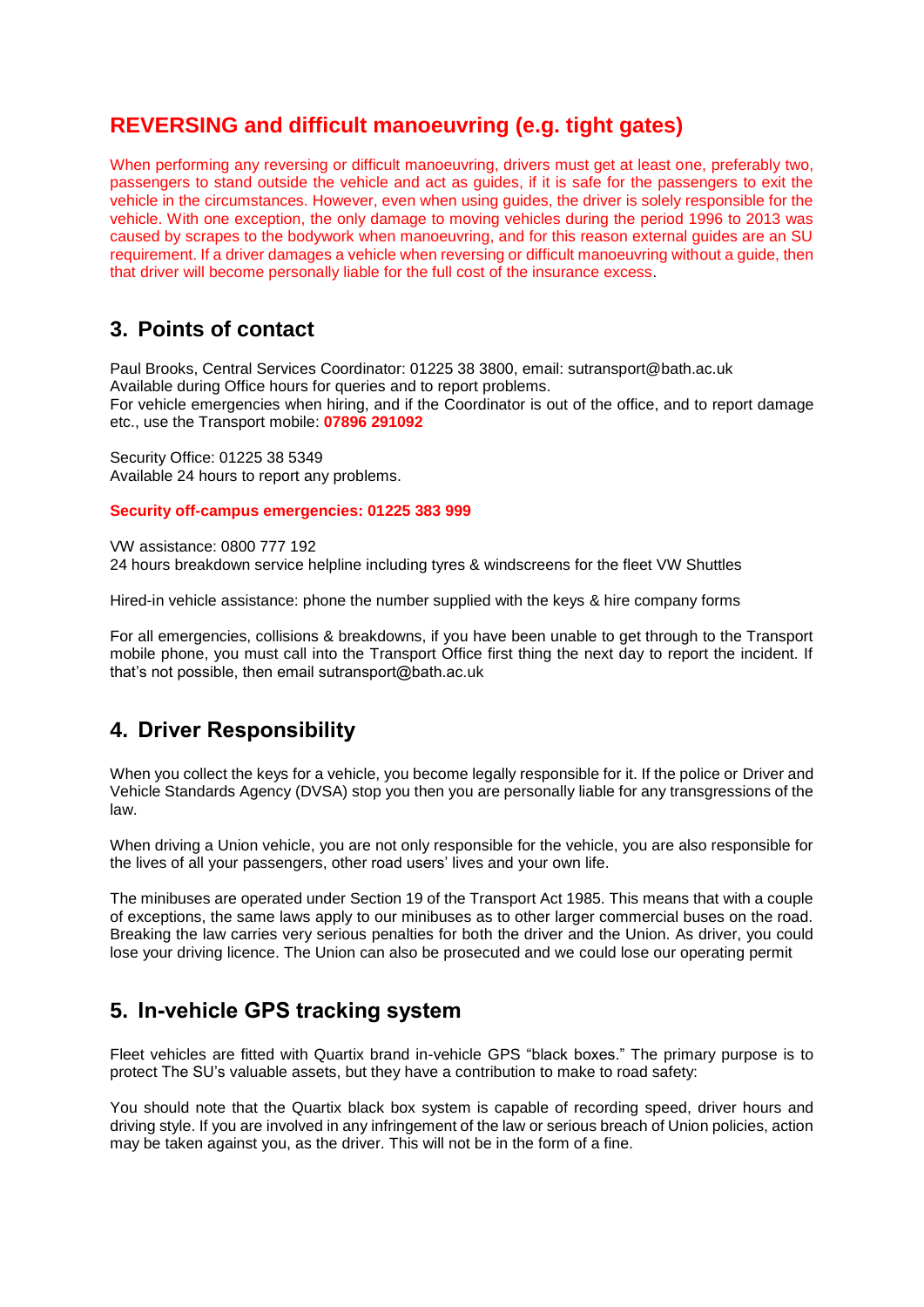#### **6. Insurance**

Obviously, you must be insured to drive any vehicle. Those which you hire from the SU are insured by QBE Insurance, but subject to certain conditions. As far as drivers are concerned, these conditions are:

Every driver must fill in an application form fully - insurance is a contract of "utmost good faith," i.e. you MUST declare everything asked for on the form. For example, if you had points which have gone from your licence, they must still be declared if less than 5 years ago.

You must wait until your insurance quote has been accepted by the SU before driving - confirmation of this is your receipt of an email to that effect. To accept the insurance terms, you must log in and change your password.

**You MUST inform the Transport Office if anything changes, e.g. you get a Notice of Intended Prosecution, or you have any kind of incident in a motor vehicle, regardless of whose fault or who owns the vehicle**. From the moment of this change, *you are not insured* until the Transport Office gets a new quote for you. This could mean that you have to cancel your trip. You should never drive unless you are absolutely sure that you are insured - contact the Transport Office using the mobile if necessary

Anyone who books a vehicle under this scheme but then uses it for any purpose other than the ones declared when booking would be in breach of the Road Traffic Act 1988. So if you suddenly decide to go to a night club after the match, but haven't mentioned this when booking, you are probably not insured, as we reserve the right to refuse a vehicle hiring request and every hiring request is examined to see if it falls within The SU's Acceptable Use of Fleet Insurance Policy

#### **7. Who Can Drive Union Vehicles?**

To drive a Union vehicle, you must become a Union approved driver. This takes the form of becoming a MiDAS driver (**Mi**nibus **D**river **A**wareness **S**cheme, which is why it's always spelt with a small "i")). This is a nationally recognised scheme designed to improve the standard of minibus drivers and, despite its name, it applies to both Minibuses and Cars/MPVs (also called "People Carriers").

The MiDAS scheme consists of four sections. There is a Moodle course and test, classroom theory session, and an on-road assessed/observed drive (which will be carried out by MiDAS Driver Assessor/Trainers (DATs) and Driver Observers (DOs), several of whom are students just like you, who have completed the DAT/DO course). After successfully completing these, you can drive.

- To apply for a MiDAS Car/MPV course:
	- o You must be aged 18 or older (21 or over if an EU licence holder)
	- $\circ$  Have held a full UK or EU driving licence for 1 year. Unfortunately it's generally not possible to insure anyone who does not hold a UK or EU licence due to the very high excess which applies to these drivers, but please contact the Transport Office for more information.

In all cases, you may have no more than 6 penalty points on your licence, must not have been disqualified for any reason within the preceding 5 years and must not have had your licence revoked under the New Drivers Act 1995 within the preceding 3 years

You will be able to "upgrade" to drive vans and/or tow trailers if you need to, just contact the Transport Office for advice.

Anybody who already holds a MiDAS certificate issued from another institution will be able to drive Union vehicle without further assessment, subject to fulfilling insurance criteria.

Drivers must renew their driver registration annually, on or after Freshers' Week. This is done free of charge.

To apply for a MiDAS course, look online at BathStudent.com/skills-training. **All drivers who drive for the Union must by law be volunteers and therefore cannot be paid for driving**.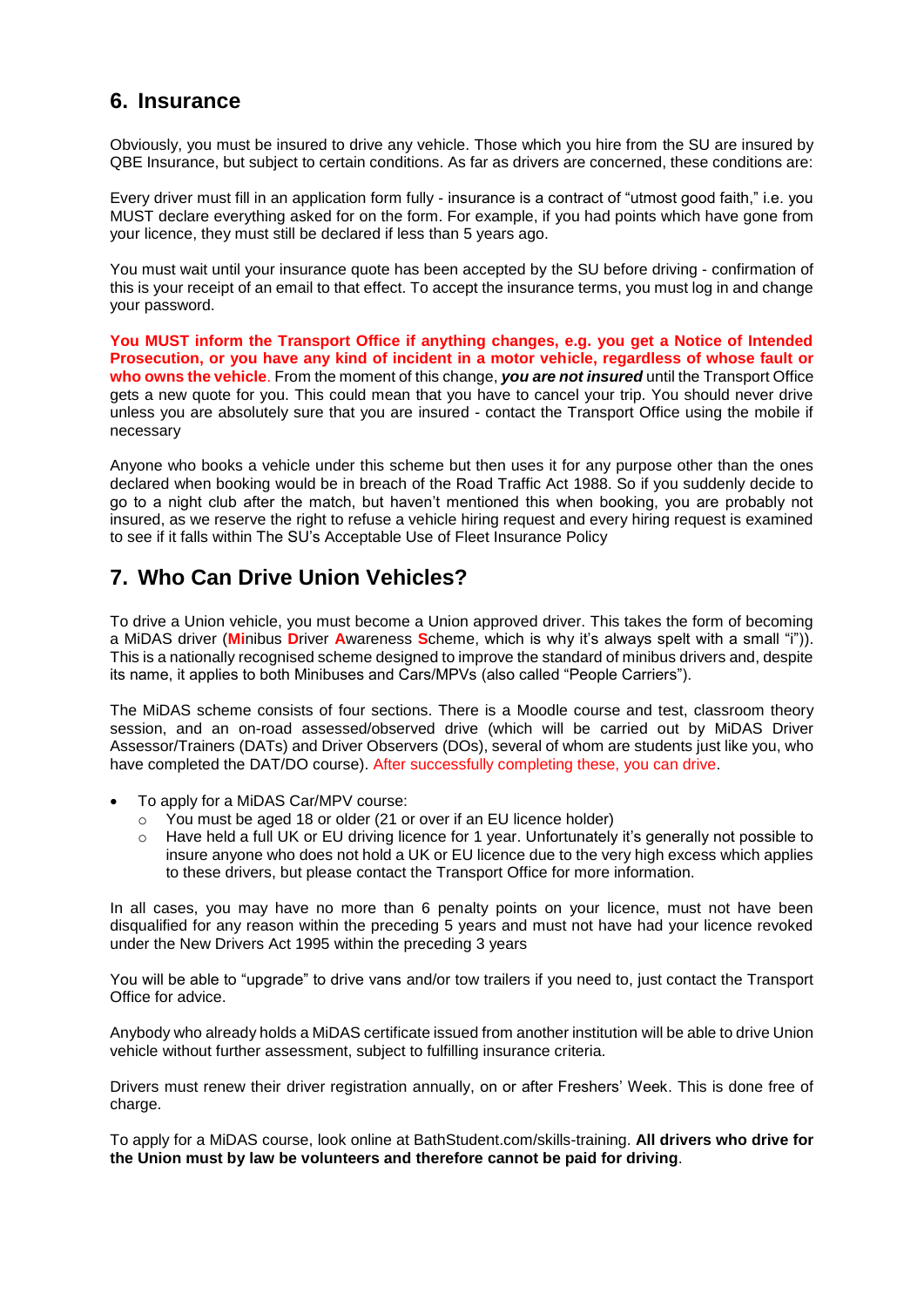The Transport Office reserves the right to remove the privilege of being able to drive Union vehicles. This may be done if a serious incident occurs, or complaints are made about a driver. Reassessments may be carried out in some situations. Serious incidents & complaints will be referred through The SU Disciplinary procedures. Any complaint or incident will be dealt with on an individual basis, depending on the nature of the situation.

## **8. Vehicle Checks**

You are responsible for the vehicle for which you have the keys. If it is not roadworthy, do not drive it. Trips are important, but lives are more important and, as driver, your own licence is the one at risk. **If the vehicle is not roadworthy, you must abandon the trip.** Contact the Transport mobile phone - it might be possible to allocate a different vehicle for your trip.

Below are the checks that should be carried out to vehicles to ensure that they are roadworthy and mechanically sound to complete the trip that you are about to go on.

Vehicle checks fall under four categories:

- A. Vehicle exterior
- B. Engine fluid levels
- C. Vehicle interior
- D. Vehicle systems checked once vehicle is running.

Not only do these checks ensure that the vehicle is roadworthy, but they protect you from blame if the vehicle is broken or damaged. On the back of the white Vehicle Form is a list of checks to be carried out, with space to write down any problems. If the section is ticked, it is assumed that there is no problem with that aspect. Checks should be carried out every day of a multi-day hiring.

If you do find any problem affecting the roadworthiness of the vehicle, you must inform the Transport Office **immediately** so that it may be attended to and not disrupt further trips.

There are some aspects of the following checks that only apply to minibuses. These are indicated by *italics*.

#### **Section A Checks: Vehicle Exterior**

Walk around the vehicle, checking the following:

| Bodywork                                                                                           | Are there any dents or scrapes in the exterior panels?                            |  |  |  |  |  |  |
|----------------------------------------------------------------------------------------------------|-----------------------------------------------------------------------------------|--|--|--|--|--|--|
| Mirrors                                                                                            | Are both wing mirrors present and undamaged?                                      |  |  |  |  |  |  |
| Lights                                                                                             | Are any of the lights smashed?                                                    |  |  |  |  |  |  |
| Fuel Cap<br>Is it present and does it work properly?                                               |                                                                                   |  |  |  |  |  |  |
| <b>Tyres</b><br>Check all tyres for excessive wear, correct pressure and any other damage          |                                                                                   |  |  |  |  |  |  |
|                                                                                                    | (i.e. cracks in the tyre wall). Tyre pressures are difficult to inspect visually. |  |  |  |  |  |  |
|                                                                                                    | If going on a long trip, check the tyres at a garage.                             |  |  |  |  |  |  |
| It is illegal if any of the windows are dirty to an extent that obscures the<br><b>Cleanliness</b> |                                                                                   |  |  |  |  |  |  |
|                                                                                                    | driver's vision.                                                                  |  |  |  |  |  |  |

Generally, you should treat minibus and MPV tyre problems as a breakdown and not attempt to rectify the problem yourself. If there is a problem with a car tyre and you are physically and technically competent to do so, then change the wheel for the spare, but be aware that many makes of large vehicles have torque settings for wheel nuts, and have to be re-torqued after a certain number of miles.

#### **Section B Checks: Engine Fluid Levels**

Open the bonnet and check each of the fluid levels. Think ahead and bring a rag with you to wipe the oil dipstick on. If you have a problem identifying any of the fluid reservoirs, consult the specific vehicle handbook (in the vehicle).

- Oil level
- Brake fluid *[do not open the lid]*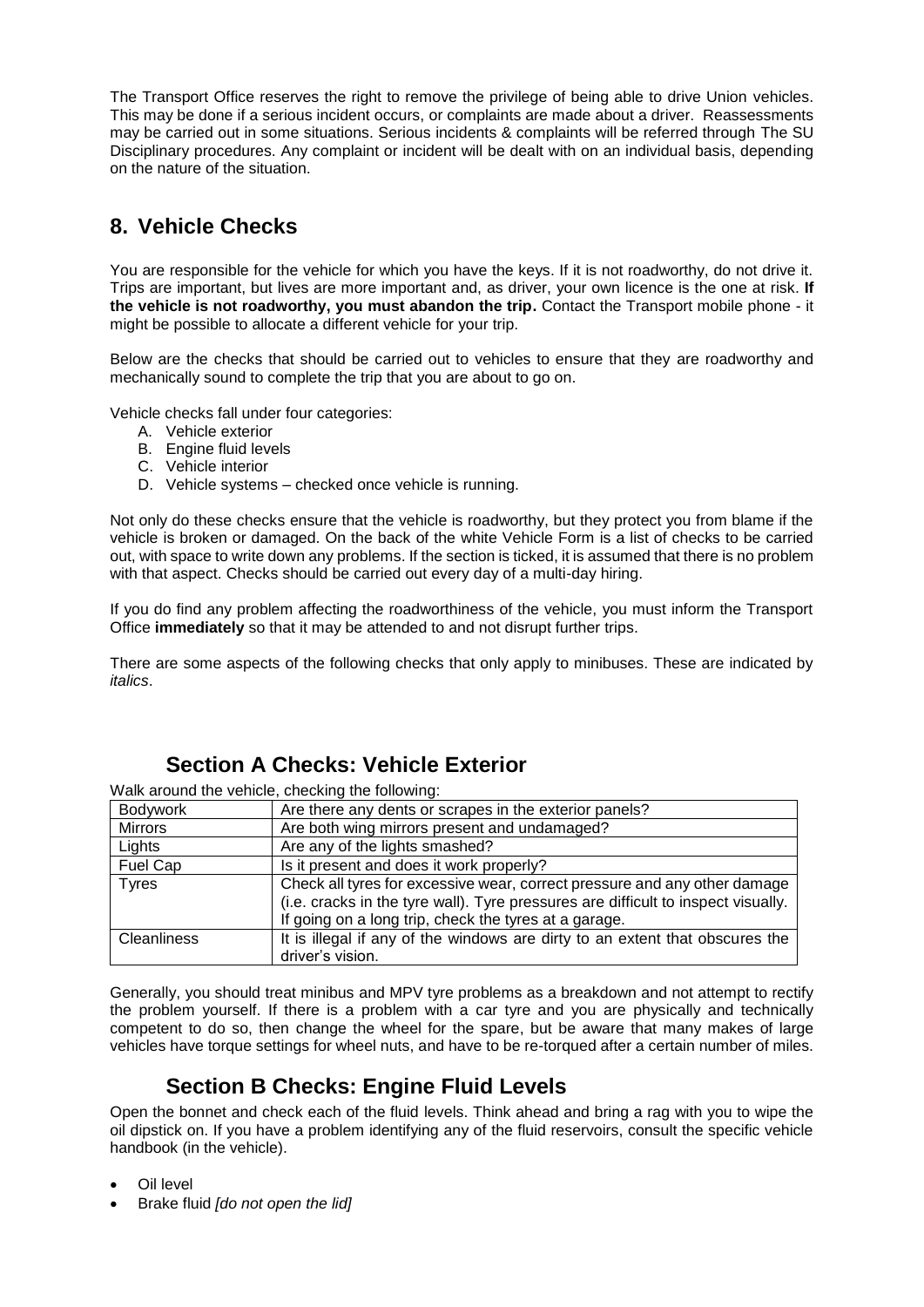- Power steering if present *[do not open the lid]*
- Radiator Coolant *[do not open the lid unless you are sure the coolant is cold]*
- Washer reservoir

If any fluid levels are below half, make a note on the white form. If you need to top up the reservoirs, check the vehicle manual to find what fluid is required. **Make absolutely sure that you buy the correct specification of any fluid.** Keep the receipts from any purchase, and claim the money back from the Transport Office on your return. Please bring any containers that are not empty to the Transport Office.

#### **Section C Checks: Vehicle Interior**

Check that these are present

| Vehicle manual                          | Specific manual for vehicle                                                                                                                                                        |  |  |  |  |
|-----------------------------------------|------------------------------------------------------------------------------------------------------------------------------------------------------------------------------------|--|--|--|--|
| Tax Disc                                | Ensure it is present and valid for your entire trip.                                                                                                                               |  |  |  |  |
| <b>Section 19 Permit</b><br>(minibuses) | It is illegal to drive a minibus without a Section 19 permit -<br>Legal requirement for minibuses only                                                                             |  |  |  |  |
| <b>First Aid Kit</b><br>(minibuses)     | If any part is used, inform the Transport Office on your return so<br>that it can be restocked. - Legal requirement for minibuses only                                             |  |  |  |  |
| Ice Scraper                             |                                                                                                                                                                                    |  |  |  |  |
| Tyre changing equipment                 | Ensure the jack and all other relevant pieces of equipment are<br>present in the vehicle                                                                                           |  |  |  |  |
| <b>Fire Extinguisher</b><br>(minibuses) | This should be secured to the floor next to the driver. Ensure that<br>it is present, sealed, and the pressure gauge shows it is charged -<br>Legal Requirement for minibuses only |  |  |  |  |
| <b>Seat Belts</b>                       | Check that all seat belts are undamaged and in working condition.                                                                                                                  |  |  |  |  |

Finally, check the cleanliness of the vehicle. There should be no litter left by previous users and the floor / interior surfaces should be reasonably clean.

Once you have completed all these checks and you are satisfied that the vehicle is ok so far, start the vehicle and complete the last section.

#### **Section D Checks: Vehicle Systems**

These should be done once the vehicle is started, and before you leave campus.

| Fuel                               | Has the vehicle a full tank of fuel?                                                                                                           |
|------------------------------------|------------------------------------------------------------------------------------------------------------------------------------------------|
| All Lights (External and Internal) | Check that all lights are working. If not, make arrangements to<br>replace the bulbs. Keeps receipts and claim money back upon<br>your return. |
| Windscreen wiper and washers       | It is illegal to drive if either of these systems is not working.                                                                              |
| Horn                               | Sound briefly to check that it is working                                                                                                      |
| <b>Brakes</b>                      | Ensure they are working properly                                                                                                               |

When all the checks have been successfully completed, and you are satisfied that the vehicle is in a safe and roadworthy condition, sign the declaration on the bottom of the Vehicle Form.

#### **Changing a tyre**

All vehicles have handbooks in them. Refer to these manuals as to how to change a wheel. It is often wiser to contact the breakdown service to assist before you begin changing a wheel. Changing Minibus and MPV tyres is not a simple task, requires significant effort and, unless you're carrying a toque wrench with you, is best left to the breakdown services.

If a wheel is changed, notify the Transport Office as soon as is sensible, so that the replacement can be arranged. If you are driving a Union Vehicle, you should phone Arval, VW or Nissan (see page 4) to have tyres checked, changed, replaced or fitted. They will advise you of a suitable tyre firm and will pay for the tyres to be replaced if necessary.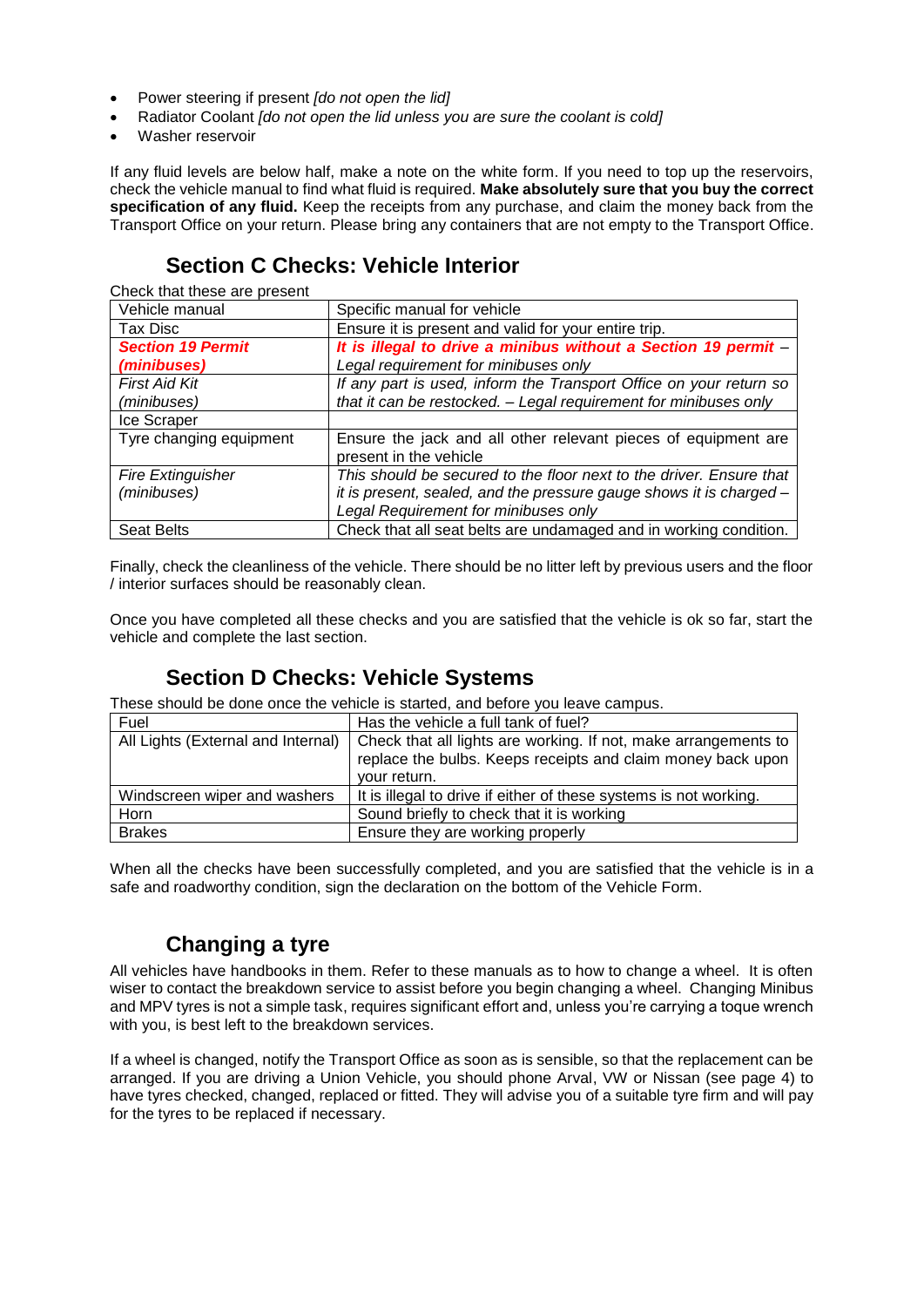#### **Mechanical Breakdown**

All our vehicles have breakdown cover. Hire vehicles have their own cover, and information about this is on the inside of the front windscreen or with the keys. Union Vehicles are covered by our policy. Information about this is on the white form. Always contact the Transport Office to report incidents and for advice after breaking down.

#### **Problems with the vehicle**

If you complete the checks, and find a problem, **only attempt to rectify it if you are absolutely sure what you are doing.** If it cannot be fixed and there is any possibility that either the problem could affect the safety of the roadworthiness of the vehicle, or you run the risk of causing damage, you must:

- Note down the problem on the Vehicle Allocation Form
- Return the keys to security
- Ask security to leave a note with the keys stating the problem.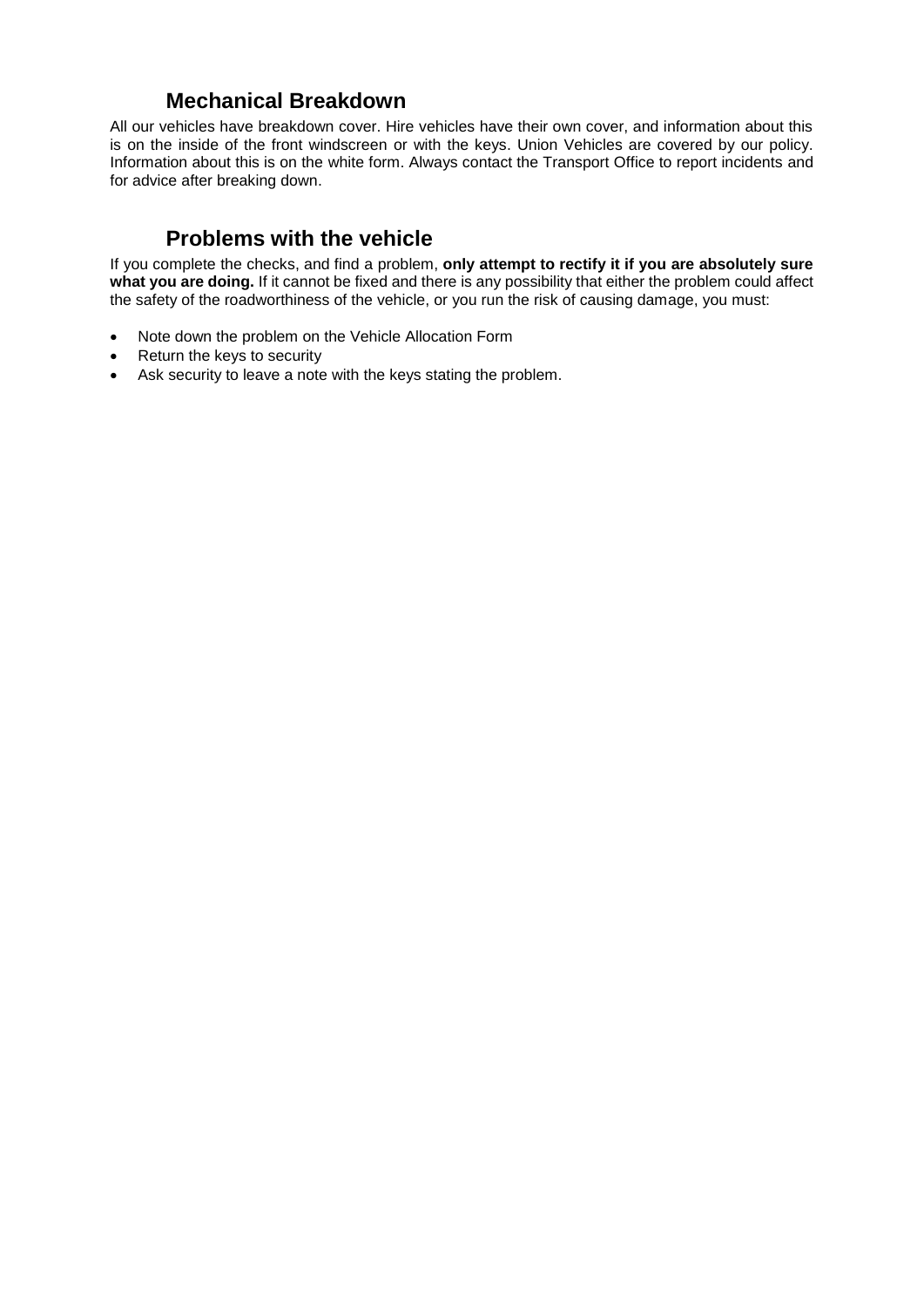#### **9. Costs**

Costs are advertised on the web site, BathStudent.com/transport/vehicle-costs/ or are available on application from the Transport Office or via email to sutransport@bath.ac.uk

#### **10. Fuel Costs**

Drivers are responsible for returning the vehicle with a full tank of fuel. The cost of this is claimed back from the Club/Society/Area, using a "Trip Fuel Claim" Form. As a general rule, you will get a form preprinted with many of the required details

Returning an external hire vehicle not full of fuel is very expensive. One company charges us pump prices + 25%. If this happens, the cost will be passed onto the club or society which did not leave the vehicle full. Going via one of Bath petrol stations as your last port of call before returning to the University is a very easy way of saving a lot of money.

If you fill up a vehicle with the wrong fuel ("misfuelling"), **do not start the vehicle** – petrol will seriously damage a diesel engine. Report it as a breakdown and seek technical advice from a qualified mechanic (refer to the breakdown section).

#### **11. Paying for vehicle use**

When booking the vehicle you agree to pay for its use, and that is why permission must be sought from either the Chair or Treasurer of the relevant club or society. Vehicle charges are calculated monthly, and are automatically transferred from your SU account.

#### **12. Cancellation**

It is sometimes not possible to cancel a vehicle if the Transport Office has had to hire in additional vehicles from local companies. Whilst we have good relationships with our hire companies and it's often possible to cancel, this is **not** guaranteed.

#### **13. Booking & Usage Procedure**

Only drivers can book vehicles.

If you require an MPV, car, van or lorry through The SU, this is the procedure:

- 1. Complete an Online Vehicle Request Form on The SU web site, thesubath.com/transport. This covers all the trip details, i.e. where you are going, what you are doing, who is driving etc.
- 2. When it is received and processed, you will receive an automated email acknowledging the request. This will be followed later (a few days before your trip) by another automated email detailing your request and an estimate of how much it will cost.
- 3. Once booked, a Vehicle Form (white) and a Trip List/ Fuel Claim Form (yellow) will be available for collection from the Transport Office.
- 4. Before collecting keys from security, the list of everybody travelling and going on the trip must be entered on the back of the Trip List Form.
- 5. Collect the vehicle keys from the University Security Office in the Library. Take both forms and your library card.
	- The Vehicle Form will be signed by security, and given back to you.
	- The Trip List Form will remain in security. This is kept for emergency information in case of an incident.
- 6. At the end of your trip (via a filling station so that the vehicle is left full of fuel) you return the white Vehicle Form to security with the vehicle keys. You will then be given your fuel claim form to fill in; if you don't receive it automatically from the Security Officer then ask for it.

**Please note - it is your responsibility to make sure that the booking is progressing satisfactorily. If you don't get an email in a day or two, pop into the Transport Office to find out why. If your trip**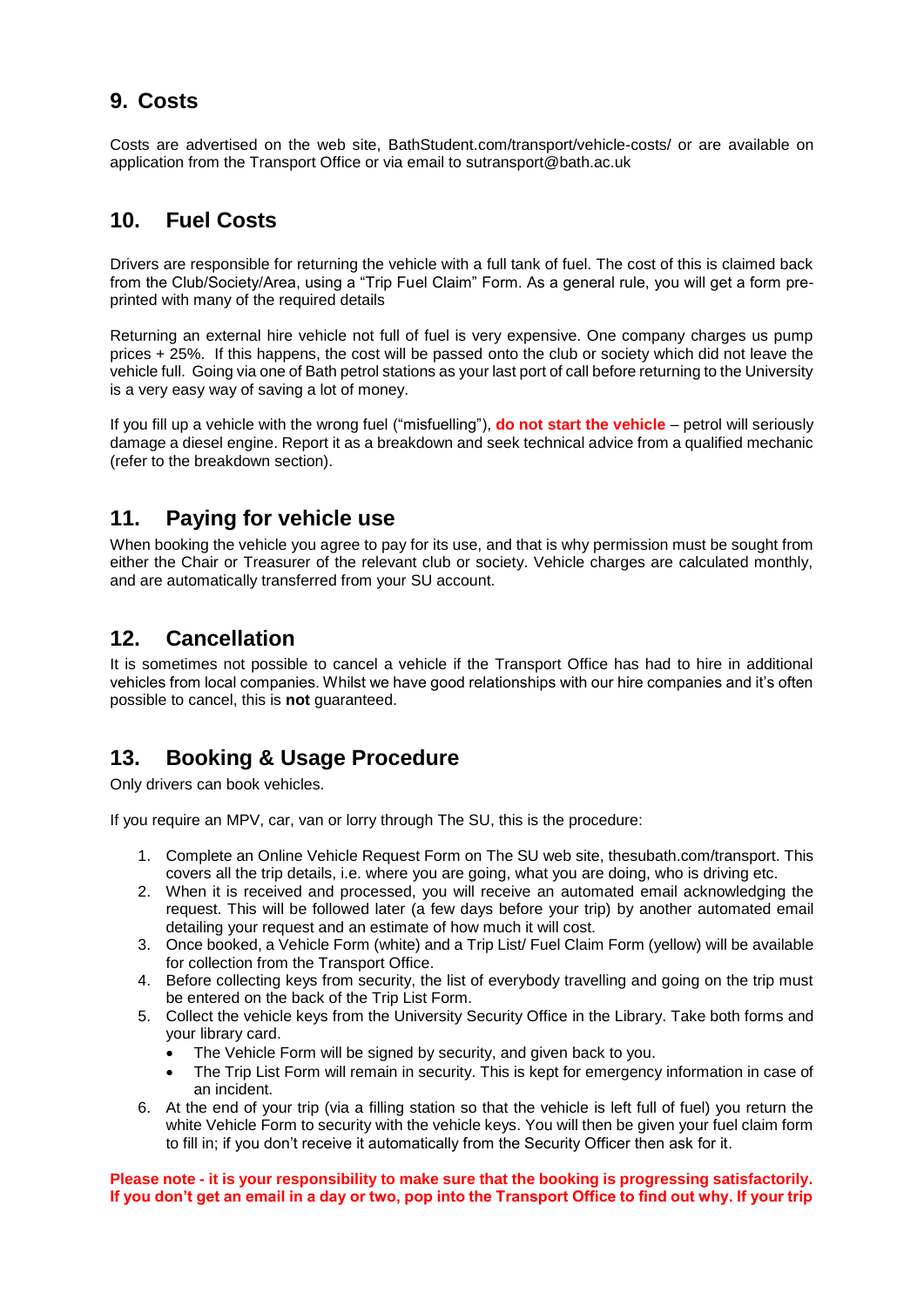#### **doesn't go "green" on the Booking System at the same time as everyone else's, pop in and find out why not, etc.**

Bookings are processed on a "first-come-first-served" basis and are automatically allocated an accession number (Trip ID) for this by the booking system. We will always try to accommodate your requests, but even if your booking is not late, there is NO guarantee that the Transport Office will be able to fulfil it. Advice: if you know the dates of your events, book the vehicle even if it's next year!

#### **14. Special Equipment**

Overloading a vehicle is dangerous and illegal. If you are going to be carrying lots of equipment or baggage, think about it before your trip. For example you cannot fit 15 people in a minibus with enough kit for a week. Think about allowing some seats to put baggage on, or arranging the use of an additional vehicle such as a van.

The Union has a fleet of trailers available for use with specific equipment. If you have any questions, or queries, contact the Transport Office. There are many options available to problems posed by special equipment, and the hire of vans can be arranged.

#### **15. Driving the Vehicle**

There are a number of legal and Students' Union requirements that you as the driver must comply with when the vehicle is being driven on public roads.

- The SU has a twelve-hour ban on consumption of alcohol by the driver prior to driving a vehicle.
- The SU also operates a 24-hour driving ban after excessive alcohol consumption.
- The SU has also banned the consumption of any sedative drugs by the driver prior to using Union vehicles.
- It is illegal to smoke in any Union Vehicles or hired-in vehicles.
- It is illegal to overload the vehicle with equipment, or carry more than the maximum permitted number of passengers.
- It is illegal for any passenger to distract the attention of the driver without due cause.
- The driver and passengers must use seat belts, and the driver has a duty of care to ensure that this happens.
- Rear doors of minibuses should not be used for the loading/unloading of passengers unless required in an emergency or if parked on the offside of a road, where using the sliding side door would increase the danger to the passengers
- The Highway Code must be obeyed at all times. This includes the following speed limits (where no traffic signs indicate a lower limit).

| Road               | Car      | Minibus               | Towing | Vans to 3.5T |
|--------------------|----------|-----------------------|--------|--------------|
| Motorway           | 70 mph   | $70$ mph <sup>*</sup> | 60 mph | 70 mph       |
| Dual Carriageway   | 70 mph   | 60 mph                | 60 mph | 60 mph       |
| Single Carriageway | 60 mph   | 50 mph                | 50 mph | 50 mph       |
| Street-lighting    | $30$ mph | 30 mph                | 30 mph | 30 mph       |

\*however, many minibuses are electronically limited to 62mph

- When parking on the road, the driver should use the near-side of the road if at all possible.
- All our vehicles exceed 1525kg unladen and must therefore show sidelights at night when parked on the road
- Consideration must be given to where you are going to park at your destination. It is generally not legal to park MPVs in municipal car parks or on-road bays with parking charges
- Luggage must not block ANY door or gangway, or obstruct emergency evacuation in any way. All passengers must have unobstructed access to 2 exits

#### **16. Driving Hours**

Drivers who are licensed under the Department of Transport regulations to drive Passenger Carrying Vehicles have their driving hours rigidly defined and strictly enforced. These rules specify the maximum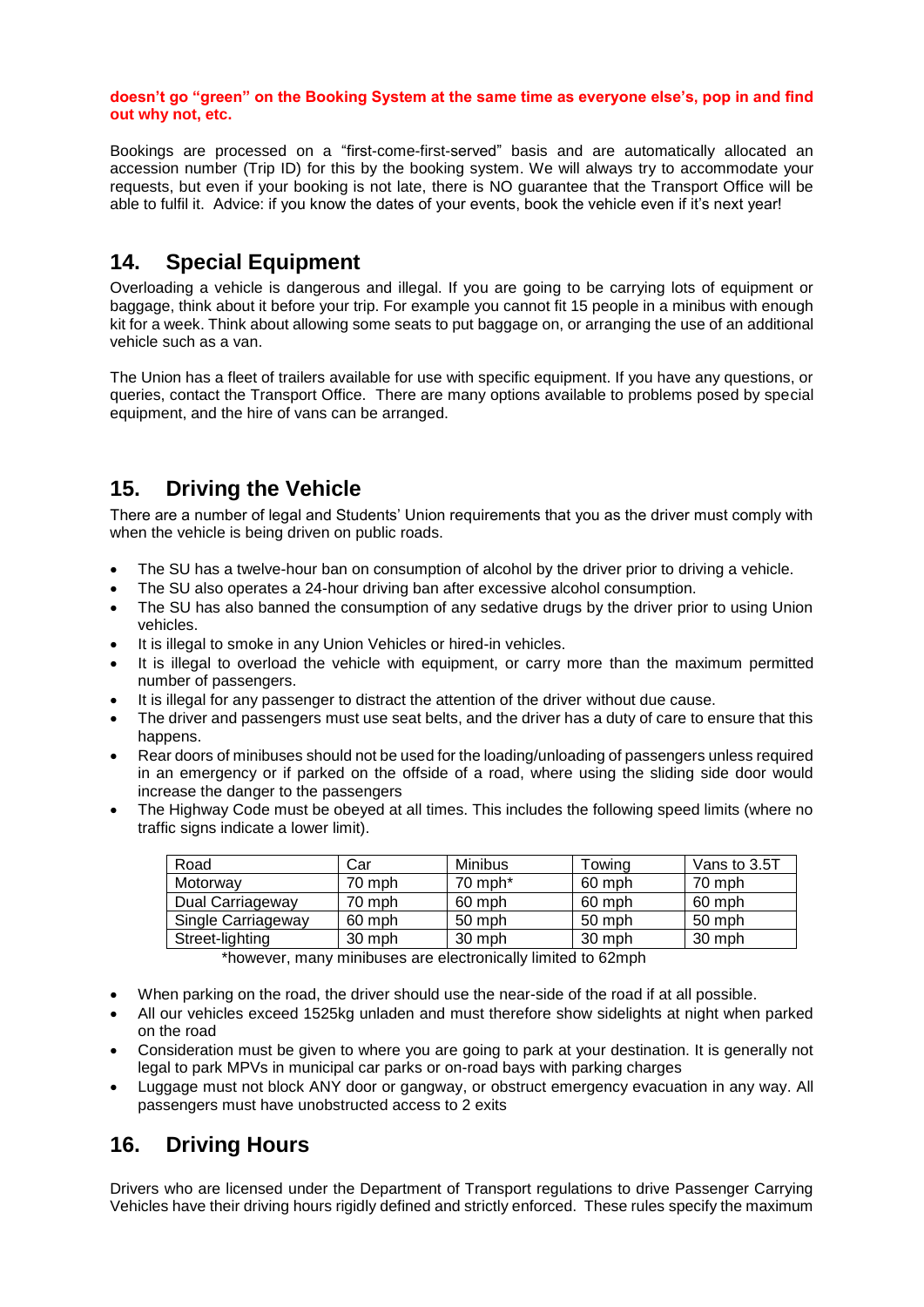number of hours that can be driven, and breaks that must be taken. These laws are not enforced for SU drivers, however the basic requirements form the content of the SU policy.

General SU requirements are:

- It is not sensible to undertake a long trip after a full day's work.
- For long trips, arrange to share driving amongst drivers.

Specific SU Policy is:

- Breaks must be built into the journey planning you **must** have at least a 15 minute break away from the vehicle **at the most** after every 2 hours.
- **No more than 9 hours' total "activity" time in any day** when driving is involved (NB "activity" time includes everything associated with the event and trip, e.g. driving, taking part in a match, getting changed before/after, loading trailers, etc.)
- Regardless of any other regulation, **no driver to complete more than 6 hours' or 250 miles driving** in any one day, including rest periods
- There must be at least **11 hours' complete rest period overnight** between any days when there is driving
- Regardless of any other regulation, **4 hours** including rest breaks (175 miles) to be the maximum for a driver when any part of the journey is between 22.00 and 08.00, i.e. during the "normal hours of sleep."
- In case of any conflict of regulations, the LOWEST amount of time or mileage takes precedence.

**Remember: tiredness can and does kill**, and the group most at risk are 17 to 30 year-olds**.**

#### **17. In case of Collision**

If you are trained to perform First Aid, then you should do so if necessary. **If not, see if any of your passengers is suitable trained.**

Never admit liability in the event of a collision, even if you feel it is your fault. **For this reason do not apologise to the other driver. This complicates later insurance claims if one party claims the other is liable.**

Telephone the emergency services if appropriate (i.e. any injuries where details can't be exchanged or a damaged vehicle is left on the road). Telephone the Transport Office mobile (and Security outside of normal hours) to let someone know what has happened.

Write down the names and address of all drivers and witnesses, and the registration numbers of all vehicles involved. If possible, take photographs or make a quick sketch of the accident. This can prove extremely useful for insurance claims or any legal proceedings.

If somebody is injured in a collision, it must be reported to the Police with 24 hours if details cannot be exchanged. You are obliged by law to give any person affected by the collision the following details:

- Your name and address
- The vehicle registration number
- The name and address of The SU, because you do not own the vehicle
- The insurance policy details: our insurance policy is with **QBE**.

On return to the University, make a full report in writing to the Transport Office as soon as possible.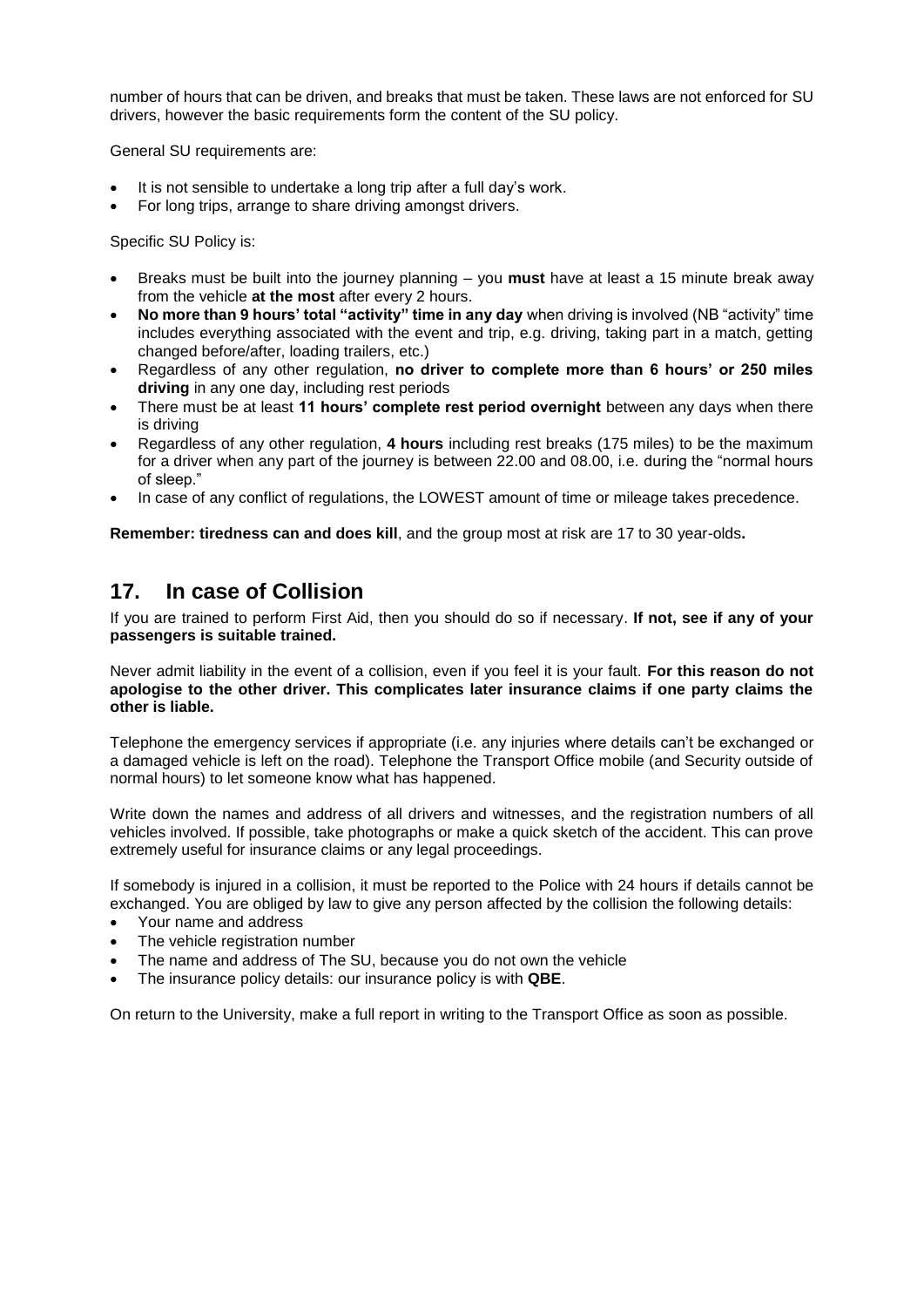#### **18. In the event of Fire**

- Stop immediately and switch off the engine.
- Leave the gear stick in 4th in case of accidental engine re-ignition.
- Get the passengers out and away from the vehicle, closing the vehicle doors behind them.
- Call the emergency services.
- If you have time, remove the ignition key, close all windows and, if you think there may be an engine fire, release the bonnet catch**. Do not** open the bonnet.
- MiDAS advises that you **do not attempt to use the fire extinguisher**.

When the emergency services arrive, inform them if there is a hazardous load on board, for example gas canisters.

#### **19. Collecting & Returning Vehicles**

You will need your Library Card to collect keys.

The fleet of vehicles is used heavily. Returning a vehicle late may impact on another user.

The vehicle should be left as you would like to find it. This means empty of rubbish, clean and tidy. If you collect a vehicle that is not as you would expect to find it, it does not mean that you can leave it in the same state. If you are unhappy, report the incident to the Transport Office, who will be able to take action against the offending user.

If there have been any problems or incidents during the trip, report them to the Transport Office at the earliest opportunity. If there is a problem with the vehicle, leave a note on the steering wheel to inform the next driver, and notify the Transport Office immediately.

#### **20. Driving Abroad**

SU vehicles may be taken abroad, but special criteria must be met. Authorisation must be gained from our insurers and lease companies, who also have to send relevant documents such as a Vehicle on Hire Certificate Form VE103B. If you are thinking about going abroad, talk to the Transport Coordinator well in advance (at least two months).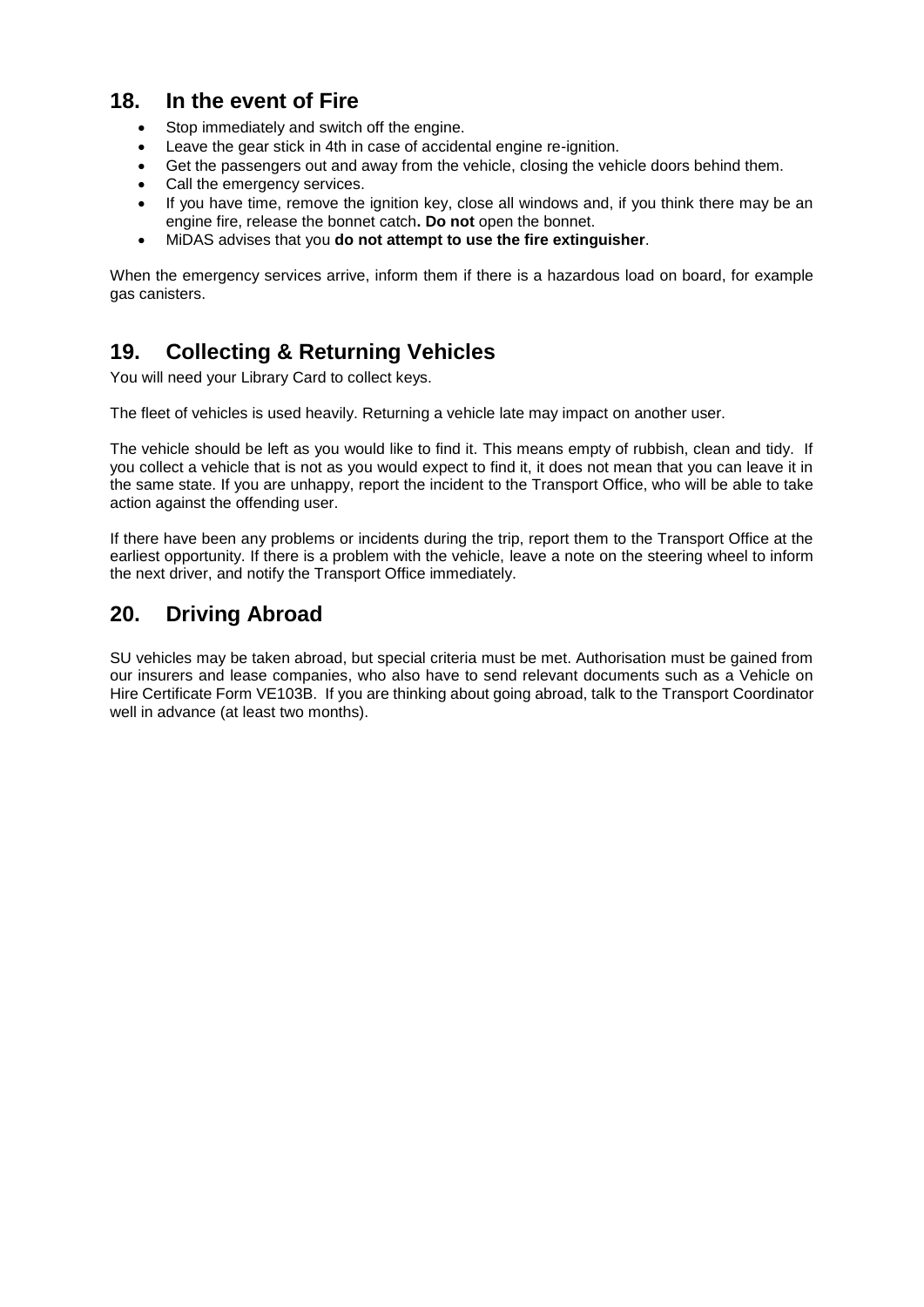### **21. Penalties**

Whilst we don't want to dwell on your mistakes, it is felt important that you understand what will happen if you break any rules or laws. Penalties are explained on the next page

#### **Transport Office Penalties**

| Incident                                                                                               | <b>First occurrence</b>                                                                                    | <b>Subsequent occurrences</b>                                                                                                           |
|--------------------------------------------------------------------------------------------------------|------------------------------------------------------------------------------------------------------------|-----------------------------------------------------------------------------------------------------------------------------------------|
| Damage or other claim where driver is<br>shown not to be at fault                                      | No action                                                                                                  | No action                                                                                                                               |
| Minor unspecified incident                                                                             | Email to driver                                                                                            | £25 fine to Club <sup>1</sup> escalating to<br>disciplinary for $3rd$ occurrence – fine to<br>driver                                    |
| Unsatisfactory return (vehicle not cleared<br>out internally, window open, lights left on,<br>$etc.$ ) | Email to driver                                                                                            | £25 fine to Club escalating to<br>disciplinary for 3rd occurrence -fine to<br>driver                                                    |
| Unsatisfactory procedure e.g. failing to<br>complete log sheet or sign off<br>road-worthiness sheet    | Email to driver                                                                                            | £25 fine to Club escalating to<br>disciplinary for 3rd occurrence -<br>consider fine to driver and/or Club or<br>short to permanent ban |
| Speeding up to 15mph above limit                                                                       | Email to driver                                                                                            | Disciplinary - fine to driver and/or short<br>ban                                                                                       |
| Speeding over 15mph above limit                                                                        | Disciplinary - fine to driver<br>and/or ban of up to 8 term-<br>time weeks                                 | Disciplinary - consider permanent ban                                                                                                   |
| Exceeding allowable driver hours without<br>reasonable excuse (e.g. traffic delay)                     | Email or disciplinary,<br>depending on<br>circumstances - consider<br>fine to driver and/or ban            | Disciplinary - consider permanent ban                                                                                                   |
| Damage or other claim where driver is<br>shown to be at fault                                          | 50% personal excess each,<br>driver & Club                                                                 | Disciplinary - 50% personal excess<br>each, driver & Club, consider<br>re-assessment or permanent ban                                   |
| Damage claim arising from allegation of<br>careless/dangerous driving                                  | Disciplinary - 50% personal<br>excess each, driver & Club,<br>consider re-assessment or<br>permanent ban   | Disciplinary - consider 100% full<br>excess and/or permanent ban                                                                        |
| Damage claim arising from failure to use<br>banksmen when reversing or<br>manoeuvring in tight space   | Disciplinary - 100% full<br>excess, consider<br>re-assessment or short ban                                 | Disciplinary - 100% full excess,<br>re-assessment or permanent ban                                                                      |
| Failing to report damage                                                                               | Disciplinary - 50% personal<br>excess each, driver & Club,<br>consider additional fine<br>and/or short ban | Disciplinary - 50% personal excess<br>each, driver & Club, consider<br>additional fine and/or permanent ban                             |
| Careless or dangerous driving, or<br>committing a moving traffic offence                               | Disciplinary - sanction<br>range from warning to<br>permanent ban                                          | Disciplinary - sanction range from<br>warning to permanent ban                                                                          |

l

<sup>1</sup> "Club" in this context and throughout includes "Society or SU Area"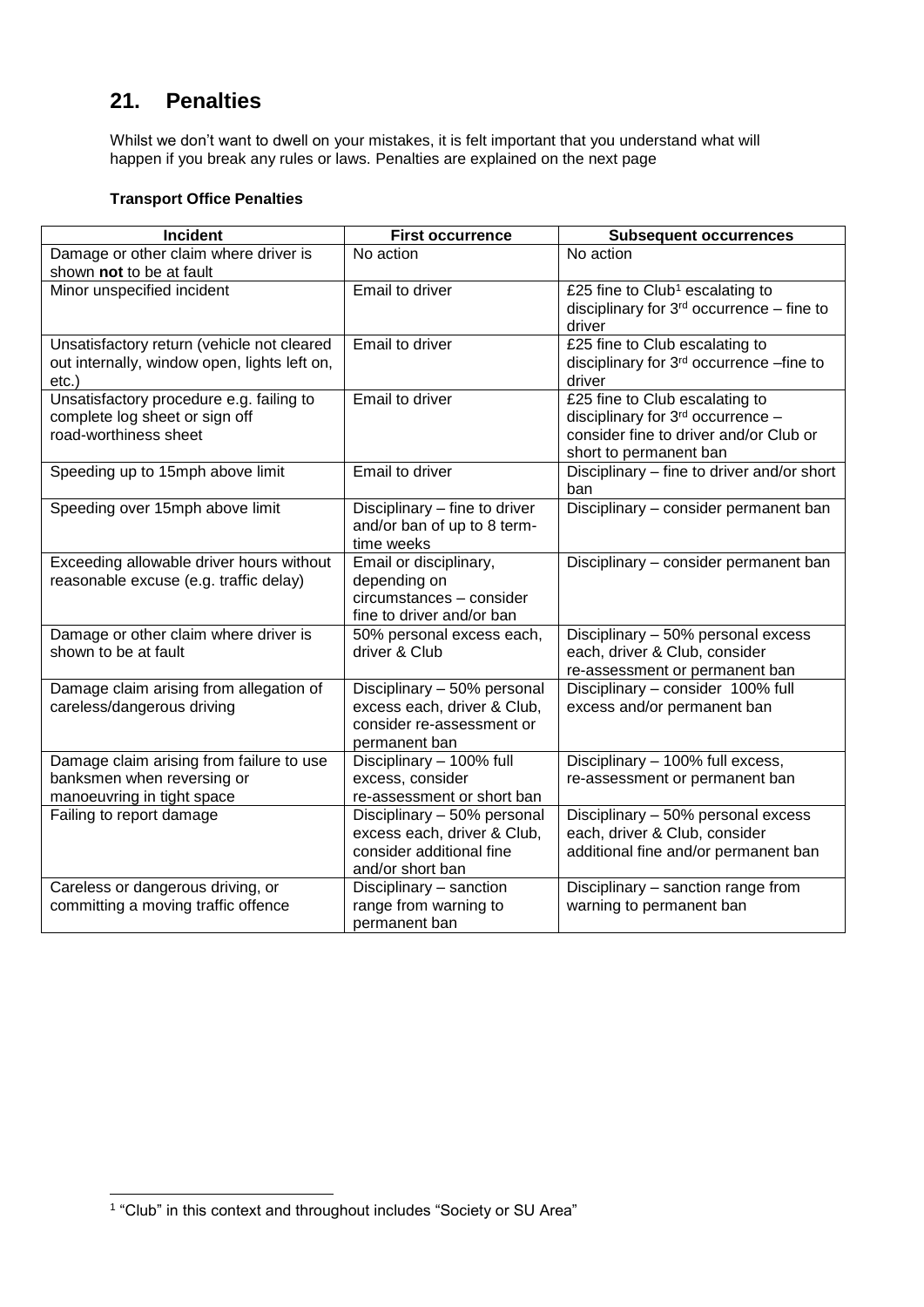# **Emergencies**

- Passengers are more important than any vehicle
- Follow the advice given in MiDAS training assess the situation, take account of individual circumstances and follow the safest course of action
- On the Motorway, passengers should leave the vehicle and stand well clear of the carriageway, unless they are at greater risk doing so.
- On other roads without hard shoulders or lay-bys, passengers should stay inside the vehicle with their seat belts on, unless they are at risk doing so or there is a safer place nearby
- Call the Police or other emergency service if appropriate
- Call vehicle recovery service
- Inform Office/Base and anyone waiting on your arrival

## **For up-to-date breakdown, collision & emergency procedures, look on the back of the white Vehicle form.**

# **For breakdown in a Hired-in vehicle call the number provided with the keys**

| <b>Contacts</b>             |                               |
|-----------------------------|-------------------------------|
| Transport Office:           | 01225 38 5396 / 07896 291092  |
| University Security Office: | 01225 385349 (Available 24/7) |

University Security **OFF CAMPUS EMERGENCY: 01225 383 999**

Please report all problems to the Transport Office

Please drive safely.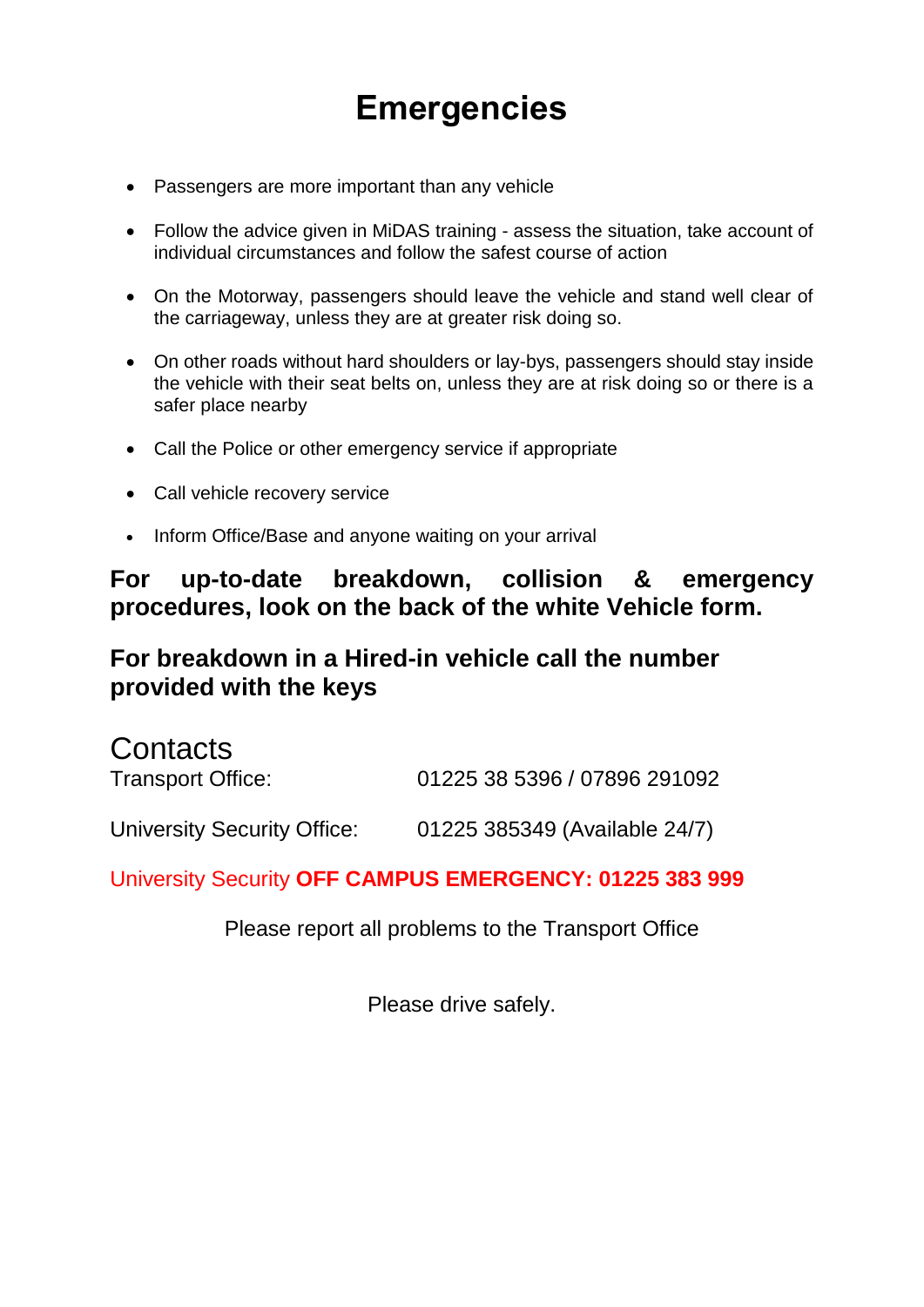# **EXTRACT - RISK ASSESSMENT FOR USE OF SU VEHICLES**

| #              | Hazard(s) identified                                                                       | <b>Persons affected</b>                   | <b>Existing controls &amp; measures</b>                                                                                                                                                                                                                                                                                                                                                                                                                                                                                                                                                                                                                                                                                                                                                                                                       | A | B                | $A \times B$        | <b>Additional controls required</b> |
|----------------|--------------------------------------------------------------------------------------------|-------------------------------------------|-----------------------------------------------------------------------------------------------------------------------------------------------------------------------------------------------------------------------------------------------------------------------------------------------------------------------------------------------------------------------------------------------------------------------------------------------------------------------------------------------------------------------------------------------------------------------------------------------------------------------------------------------------------------------------------------------------------------------------------------------------------------------------------------------------------------------------------------------|---|------------------|---------------------|-------------------------------------|
| -1             | Failure of mechanical<br>parts                                                             | Driver, passengers,<br>other road users   | Vehicles checked by drivers before use, according to the SU<br>Drivers' Manual<br>Vehicles checked by Transport Office and approved service<br>agents according to the SU "Fleet Operational Safety Policy" qv<br>Process in place for disciplining of drivers who drive knowing<br>there to be a vehicle defect or contrary to MiDAS training and/or<br>the SU Drivers' Manual                                                                                                                                                                                                                                                                                                                                                                                                                                                               | 5 | $\sqrt{2}$       | 10<br><b>MEDIUM</b> |                                     |
| $\overline{2}$ | Fire, collision or<br>breakdown                                                            | Drivers, passengers<br>& other road users | Drivers follow action plan from MiDAS training - assess the<br>situation, take account of particular circumstances of the<br>emergency, make a decision based on these, putting peoples'<br>lives first<br>Drivers to follow guidelines from MiDAS and MMEEP training<br>$\bullet$<br>Drivers follow procedures according to the SU Drivers' Manual<br>$\bullet$<br>Drivers to deposit Trip List (detailing all persons on the vehicle)<br>$\bullet$<br>with Security Office prior to being issued with the keys (this does<br>not apply to MiDAS tests and observed drives)<br>24 hour contact with both Security Office and Transport Office (via<br>emergency mobile phone) available                                                                                                                                                      | 5 | $\boldsymbol{2}$ | 10<br><b>MEDIUM</b> |                                     |
| 3              | Collisions and near<br>misses caused by poor<br>driving technique or<br>unsuitable drivers | Drivers, passengers<br>& other road users | Drivers to be trained to MiDAS standard<br>$\bullet$<br>Drivers who have passed a DSA D1 or D driving test within the<br>preceding 4 years may drive without undergoing MiDAS training<br>Drivers to drive according to MiDAS training and the SU Drivers'<br>$\bullet$<br>Manual<br>Process in place for passengers to report poor driving<br>$\bullet$<br>Process in place for disciplining of drivers who drive poorly or<br>contrary to MiDAS training and/or the SU Drivers' Manual<br>Drivers required to re-register, make insurance declaration and<br>produce both parts of driving licence annually at the start of 1 <sup>st</sup><br>semester<br>Drivers required to make insurance declaration on acquiring<br>motoring conviction or on being involved in a collision (regardless<br>of fault) or on making an insurance claim. | 5 | $\overline{c}$   | 10<br><b>MEDIUM</b> |                                     |
| 4              | Collisions and near<br>misses caused by<br>tiredness                                       | Drivers, passengers<br>& other road users | Drivers to take a break of at least 15 minutes after a maximum of<br>$\bullet$<br>2 hours' driving<br>Drivers to conform to the SU's Driver Hours Policy<br>$\bullet$<br>Transport Office to monitor drivers' hours via the log sheets and<br>to take appropriate action if requirement not complied with                                                                                                                                                                                                                                                                                                                                                                                                                                                                                                                                     | 5 | $\overline{c}$   | 10<br><b>MEDIUM</b> |                                     |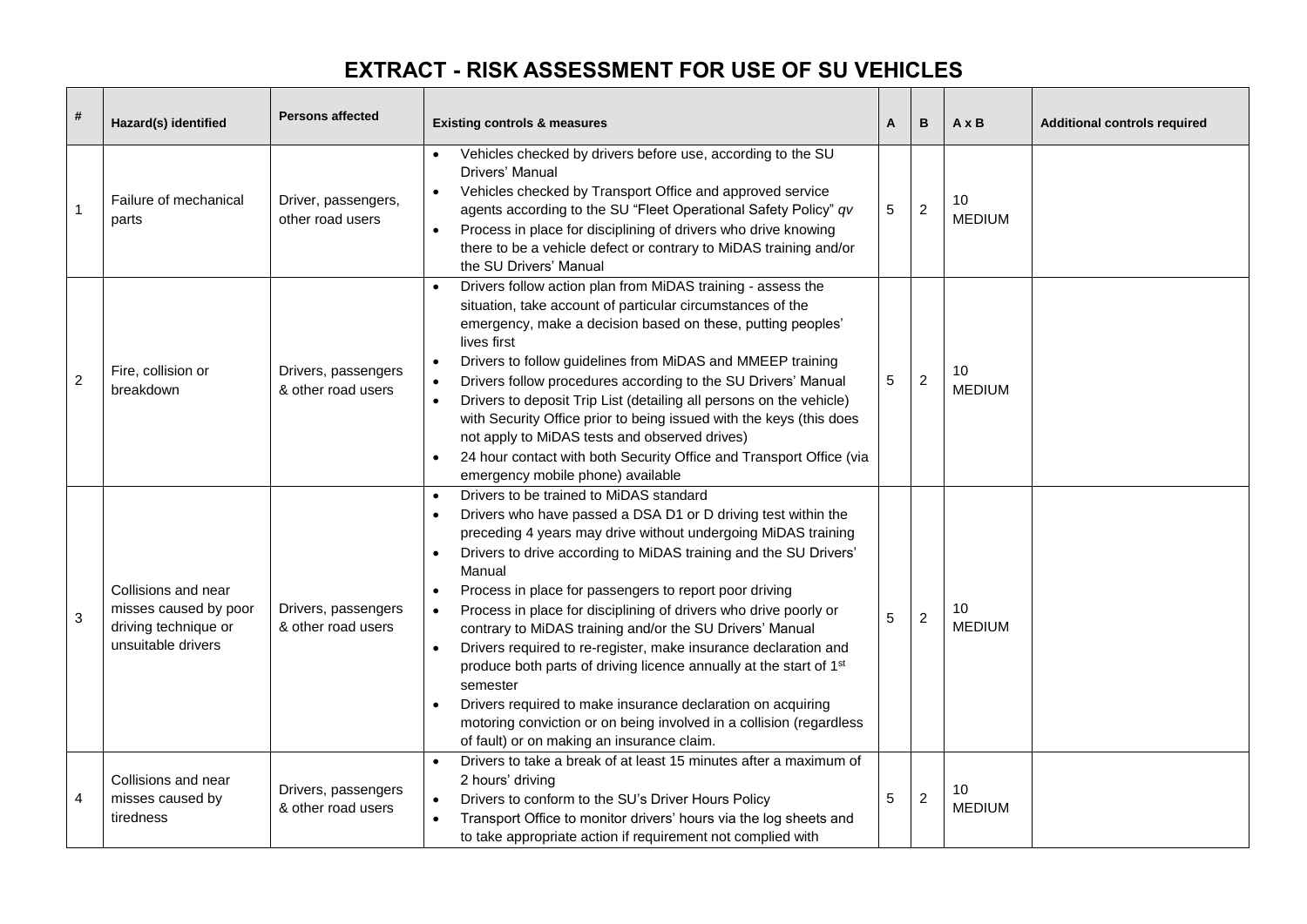| #              | Hazard(s) identified                                                                                                                                                                                             | <b>Persons affected</b>                   | <b>Existing controls &amp; measures</b>                                                                                                                                                                                                                                                                                                                                                                                                                                                                                                                                                                                                                     | А                       | В                | $A \times B$        | <b>Additional controls required</b> |
|----------------|------------------------------------------------------------------------------------------------------------------------------------------------------------------------------------------------------------------|-------------------------------------------|-------------------------------------------------------------------------------------------------------------------------------------------------------------------------------------------------------------------------------------------------------------------------------------------------------------------------------------------------------------------------------------------------------------------------------------------------------------------------------------------------------------------------------------------------------------------------------------------------------------------------------------------------------------|-------------------------|------------------|---------------------|-------------------------------------|
| 5              | Potential danger caused<br>by passengers failing to<br>report bad driving for<br>consideration by the SU                                                                                                         | Drivers, passengers<br>& other road users | Feedback form available on Transport web pages<br>Passengers to be contacted by Transport Office on random basis<br>$\bullet$<br>and asked to complete an on-line questionnaire about the driver.<br>Results of questionnaire to be shared with the driver<br>$\bullet$<br>Adverse reports to be forwarded through normal disciplinary<br>channels for consideration by SU President                                                                                                                                                                                                                                                                        | 5                       | $\boldsymbol{2}$ | 10<br><b>MEDIUM</b> |                                     |
| 6              | Collisions caused by<br>reversing or tight<br>manoeuvring                                                                                                                                                        | <b>Drivers</b>                            | Drivers to be especially vigilant when reversing<br>$\bullet$<br>Drivers to ask one or two passengers to alight and assist in<br>$\bullet$<br>guiding the vehicle if it is safe to do so                                                                                                                                                                                                                                                                                                                                                                                                                                                                    | $\overline{\mathbf{c}}$ | 3                | 10<br><b>MEDIUM</b> |                                     |
| $\overline{7}$ | Collisions and near<br>misses caused by<br>driving abroad,<br>punishment of driver<br>caused by illegal use of<br>vehicle abroad, damage<br>to the SU's reputation<br>caused by illegal use of<br>vehicle abroad | Drivers, passengers<br>& other road users | See separate risk assessment                                                                                                                                                                                                                                                                                                                                                                                                                                                                                                                                                                                                                                | 5                       | $\overline{c}$   | 10<br><b>MEDIUM</b> |                                     |
| 8              | Inability of driver to<br>proceed, e.g. due to<br>illness                                                                                                                                                        | Drivers, passengers<br>& other road users | Member of Staff holding Transport emergency mobile phone is<br>authorised to add to the insurance any other person licensed to<br>drive the class of vehicle (either on their own driving licence or by<br>virtue of Section 19 permit) as a one-off emergency measure,<br>without undergoing MiDAS training and assessment/observed<br>drive (subject to retrospective insurance declaration being made<br>to insurance company)<br>Due to insurance regulations, this does not apply to any potential<br>driver who is a "non-standard" driver under their rules, in which<br>case the vehicle and passengers must be recovered by<br>breakdown services. | 2                       | $\boldsymbol{2}$ | LOW                 |                                     |
| 9              | Problems caused by<br>driver's ignorance of<br>correct procedures                                                                                                                                                | <b>Drivers</b>                            | the SU Drivers' Manual issued whenever driver renews Union<br>Driver registration and to new drivers at all MiDAS Theory<br>sessions<br>Risk assessment issued whenever driver renews Union Driver<br>registration and to new drivers at all MiDAS Theory sessions<br>Alterations and additions to Risk Assessment to be<br>$\bullet$<br>communicated to drivers via transport booking system mailing<br>facility<br>All drivers renewing Union driver status to attend a refresher<br>session before being re-registered<br>Risk assessment available for download from BathStudent.com<br>$\bullet$                                                       | 5                       | $\overline{c}$   | 10<br><b>MEDIUM</b> |                                     |